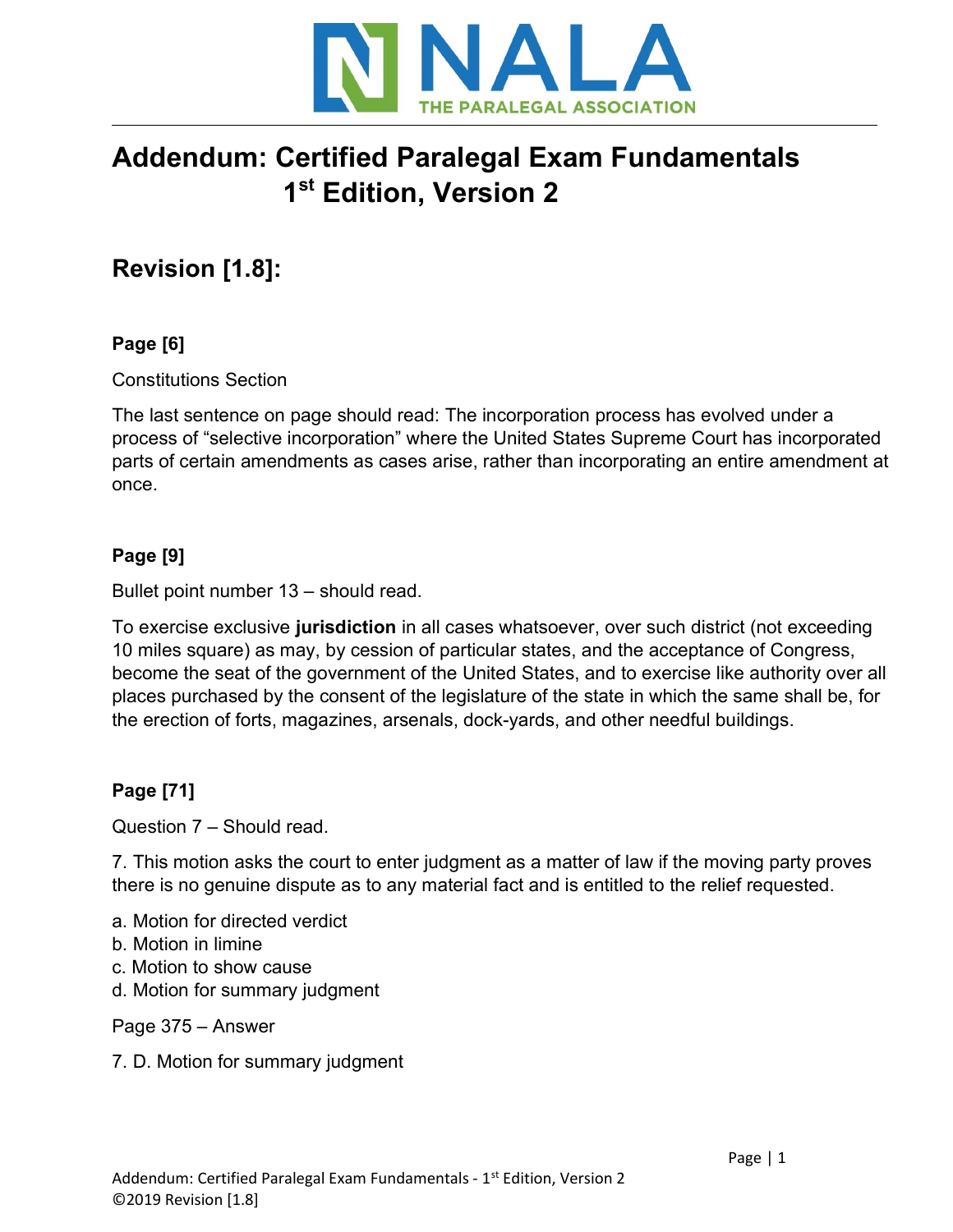

## Page [121]

2<sup>nd</sup> bullet point should read.

"A single-member LLC will be considered a disregarded tax entity for federal tax purposes (in which case it is treated as a pass-through conduit such as a sole proprietorship), unless it elects to be classified as an association (also known as corporation)."

## Page [133]

Question Number 21 option b. should read.

b. Single member LLC is taxed as a sole proprietorship

## Page [152]

First sentence under Homicide should read.

Common law murder is the unlawful killing of a human being with malice aforethought.

## Page [177]

3<sup>rd</sup> paragraph, second sentence under Initial Appearance – Arraignment should read.

A defendant charged with a **federal felony** may only be tried pursuant to a grand jury indictment.

## Page [217]

Question 6 should read.

The deadline to file IRS Form 706 to report the Generation-Skipping Tax is due:

#### Page [218]

Question Number 11 – please ignore, removed from textbook.

#### Pages [370] & [372]

States that you must use all statutes in the Skills section of the exam (the essay). This is not correct. You do not need to use all statutes. In the essay, only relevant statutes need to be applied.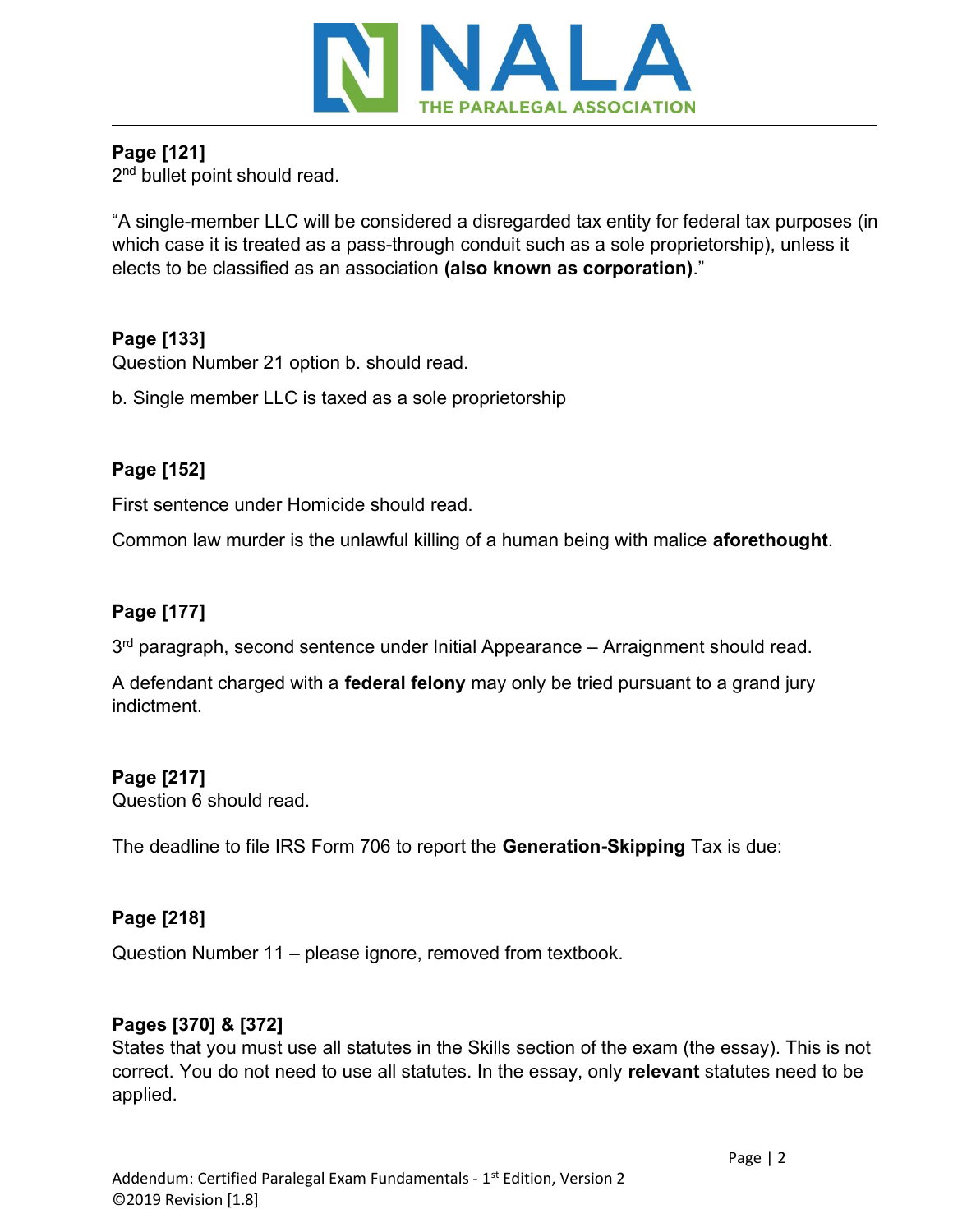

#### Page [375]

Question Number 23 (Chapter 1 – United States Legal System) should read.

23. D. Exceeds \$75,000. Federal court jurisdiction is limited to cases provided for by the Constitution or specifically authorized by Congress. This includes cases between citizens from different states when the amount in controversy exceeds \$75,000, which is referred to as "diversity" jurisdiction.

## Page [377]

Question Number 2 (Chapter 4 – Corporate/Commercial Law) should read.

2. B. Not timely filing tax returns. The remaining answers are typically reasons why a court may determine that the corporate veil has been pierced.

#### Page [379]

Practice Questions Answer Key - Chapter 4: Corporate and Commercial Law Question 21 option b. should read

b. Single member LLC is taxed as a sole proprietorship

#### Page [381]

Practice Questions Answer Key – Chapter 6: Estate Planning and Probate Question 4 should read

4. A. An advanced care directive. An advanced health care directive allows someone to express their desires and preferences of medical and life support decisions, including donations of organs and designation of primary physician.

## Page [383]

Practice Questions Answer Key - Chapter 8: Torts Question 2 should read

2. B. Preponderance of the Evidence. Beyond a reasonable doubt is the burden for a criminal case. Clear and convincing required 70-75% confidence that the facts support the decision. Conclusive is just a random word meaning serving to prove a case.